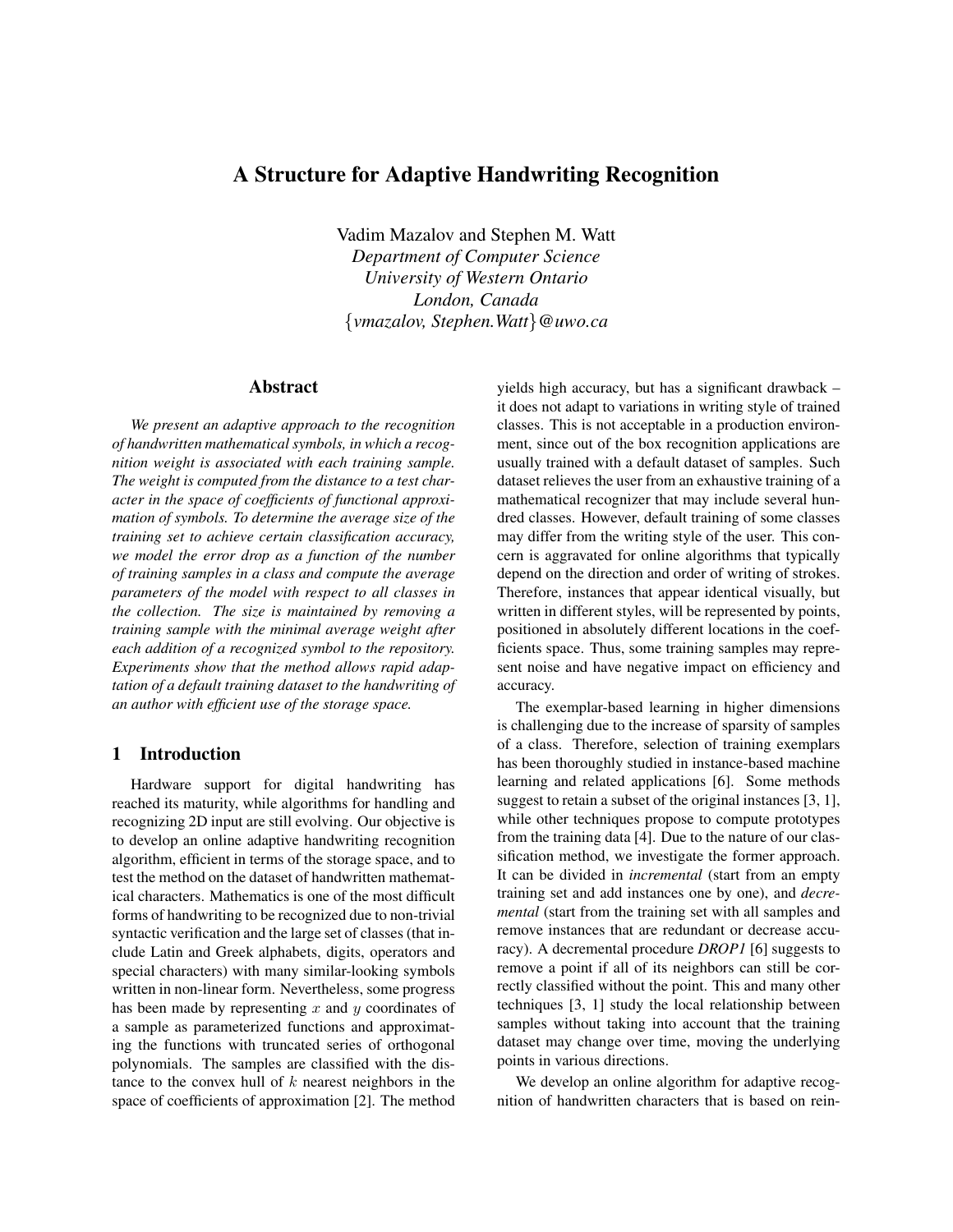forcement of samples that have positive impact on classification and removal of samples that cause error or are neutral. The method is suitable in both settings: When users train a recognizer from scratch or when they use the default dataset as the starting point. In the latter setting, to determine the average size of a training class, we model the error drop as a function of the number of samples and attempt to correlate parameters of the model with some spatial measurements of the class.

The proposed adaptive algorithm computes the participation weight of each of the  $k$  neighbors in a correct (incorrect) recognition and adds (subtracts) the value to (from) the total weight of the neighbor. In a sense, the method is similar to the *IB3* algorithm [1], in which removal or retaining of instances is based on counters. However, the *IB3* method is offline, meaning that it is run only once to select good classifiers out of the pool of training samples, while our algorithm is online and makes removal decisions with each new sample available from the input. The method presented has potential of asymptotic improvement in performance over the course of its use and is suitable for a variety of instancebased machine learning applications. Unlike some algorithms, based on neural networks or hidden Markov models, the proposed technique uses only gradual updates, making it suitable for real-time applications.

The main results of this paper are

- an experimental analysis of how error rate drops as a function of the class size;
- an empirical model for the error rate, fitting the experimental data well, to determine the average size of a class for desired accuracy;
- an adaptive algorithm for distance-based symbol recognition, using the functional approximation framework.

This paper is organized as follows. Section 2 describes some basic preliminaries. Section 3 explains our approach to modelling the recognition error. The adaptive recognition algorithm is presented in Section 4. Section 5 gives the experimental results that show good approximation of the error function and rapid adaptation of the recognition algorithm to the writing style of a user. Finally, Section 6 concludes the paper.

## 2 Preliminaries

In online classification environment, a character is given as a sequence of points available from the digital pen. For a single-stroke sample, coordinates of points are represented as parameterized functions  $X(\lambda)$  and

 $Y(\lambda)$ , where parameter  $\lambda$  can be time, arclength, etc. These functions are approximated with truncated orthogonal polynomial basis. The 0-order coefficients of approximation regulate the initial position of the character and can be neglected to normalize location of the symbol. Dividing the rest of the vector by Euclidean norm can normalize the sample with respect to size. For a multi-stroke character, all strokes are joined consecutively and the resulting stroke is processed as it is described for a single-stroke symbol. Normalized coefficients of characters can be regarded as features describing objects to be classified. The recognition algorithm is based on the distance to convex hulls of  $k$ -nearest neighbors in the space of coefficients [2].

#### 3 Modelling the Recognition Error

In our classification paradigm, the concept of personalized recognition can be reformulated as continues formation of the training set. A set of training characters of a class forms a cluster in the space. *A priori* knowledge of the average initial size of a training class to achieve a desired classification accuracy is important for compact storage. It has an additional usability-related benefit: When a new class is introduced to the dataset, the user can be informed about the expected error drop depending on the number of samples introduced to the class.

Here and below, we will use the following notation:  $n$  is the number of training samples that the class contains in a given moment and  $N$  is the maximal number of training samples available in the class. Based on our observation, convergence of the recognition error of samples of a class can be closely described by the models

$$
\epsilon(n) = \frac{An + B}{n + C} \tag{1}
$$

where  $A, B$  and  $C$  are parameters, or

$$
\epsilon(n) = \alpha e^{-\beta f(n)} \tag{2}
$$

where  $\alpha$  and  $\beta$  are parameters, and  $f(n)$  is a monotonically increasing function.

Our objective is to find values of the parameters for each class. We expect the parameters to be dependent on some inner properties of a class, as well as the positioning of the class relative to neighboring classes. Further, the mean parameters can be used to describe the average error drop.

#### 4 Adaptive Recognition

Most commonly, misclassification of handwritten characters occurs when different samples are written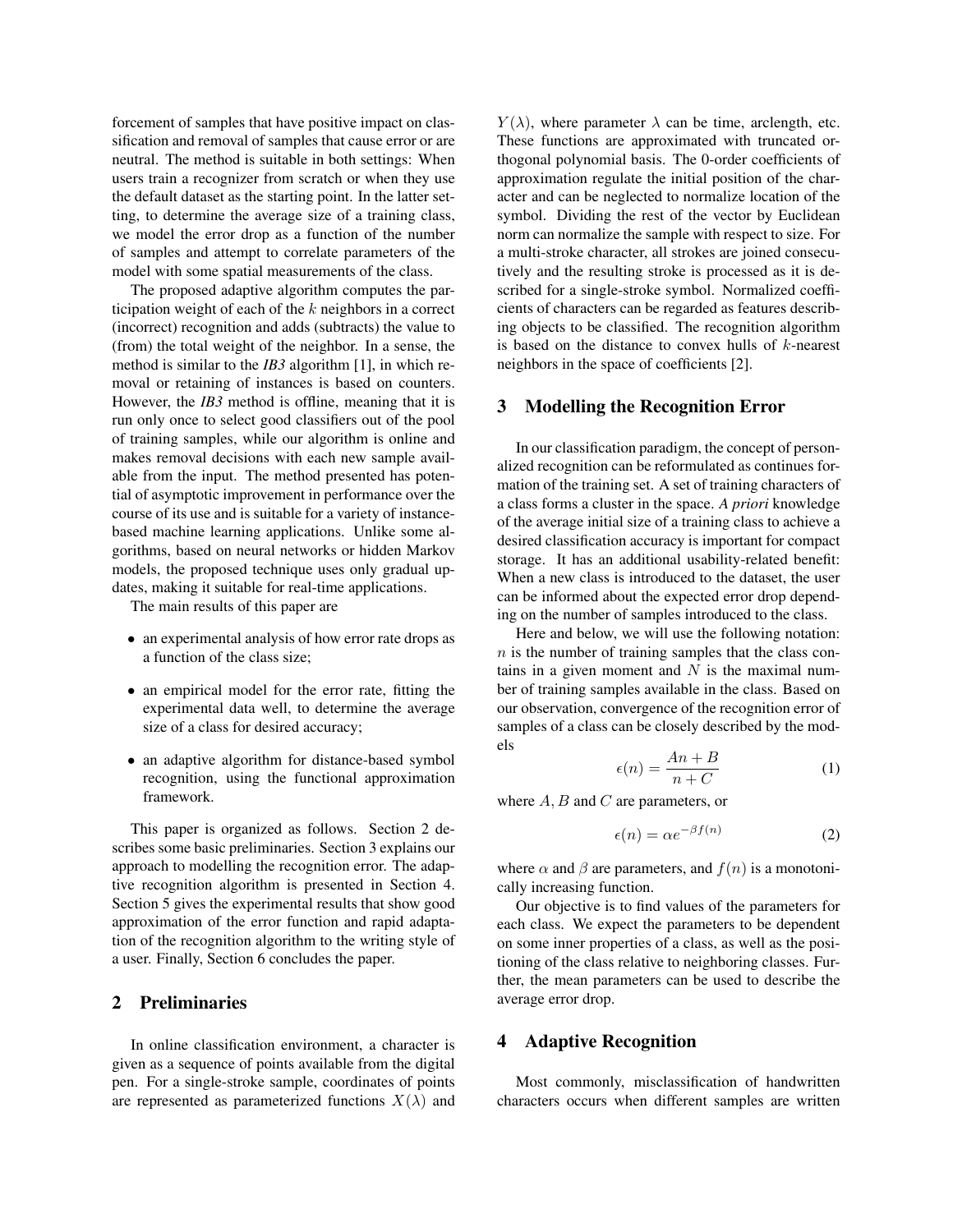similarly, since writing styles of users can vary significantly. On the other hand, classes of characters provided by one user can usually be discriminated well. As discussed in Section 2, only k samples of a candidate class are used in classification of a test symbol. Each of these  $k$  exemplars should be awarded a weight, computed as a function of the distance to the test sample. If the training symbol is located relatively close to the test character, the weight should have large absolute value, otherwise the weight should be close to zero. If the training sample is of the same class as the test symbol, the weight should be positive and otherwise – negative.

In general, distances between training samples within a class do not follow any of the major univariate distributions, since a class may contain several styles that group the exemplars. Therefore, basing the weight on statistical properties of a class can be quite challenging. Instead, we take the weight as follows: For a given test sample  $t_s$  and a training exemplar  $t_i$ , the recognition weight has the form

$$
w_{t_i} = \frac{1}{d(t_s, t_i) + 1}
$$

where  $d(t_s, t_i)$  is the distance between the points. This weight is added to the total weight of the sample  $t_i$ , if  $t_s$  and  $t_i$  belong to the same class, and subtracted otherwise.

When a new sample is recognized, it is added to the class, and simultaneously a sample with the minimal average weight is removed from the dataset to prevent its growth. Nevertheless, at any given moment, the size of a class should not be less than  $k$  (the number of nearest neighbours that form convex hull during classification). The outline of the method is presented in Algorithm 1.

#### 5 Experimental Results

This section presents experimental results of modelling the recognition error and the adaptive classification method. The experimental dataset is identical to the one described in [2].

#### 5.1 Modelling the Recognition Error

We conducted a series of experiments to measure how the recognition rate changed as points were added to the classes. Each class was measured separately, in the following manner: All symbols from the class to be tested were removed from the training data set and the symbols from other classes were retained. Further, the samples from the test class were separated randomly Algorithm 1 Adaptive recognition algorithm

**Input:**  $t_s$  – a test sample to be recognized. {Recognize the sample as explained in Section 2}  $Cl \leftarrow$  recognition class of  $t_s$ {Recompute weights} for  $i = 1 \rightarrow T$  do {For each of the candidate classes} if  $T_i = Cl$  then for  $j = 1 \rightarrow k$  do {Increase the weight of each nearest neighbor  $t_{ij}$  in the correct class}  $w_{t_{ij}} \leftarrow w_{t_{ij}} + \frac{1}{d(t_s,t_{ij})+1}$ end for else for  $j = 1 \rightarrow k$  do {Decrease the weight of each nearest neighbor  $t_{ij}$  in the incorrect class}  $w_{t_{ij}} \leftarrow w_{t_{ij}} - \frac{1}{d(t_s,t_{ij})+1}$ end for end if {Increase the counter} for  $j = 1 \rightarrow k$  do  $C_{t_{ij}} \leftarrow C_{t_{ij}} + 1$ end for end for {Remove the exemplar with the minimal average weight among the classes with the number of samples  $> k$ } Remove exemplar  $t : \overline{w}_t = \min_{ij} \{ \frac{w_{t_{ij}}}{C_{t_{ij}}} \}$  $\frac{C_{t_{ij}}}{C_{t_{ij}}}, |T_i| > k$ Assign an initial weight to  $t_s$  and add  $t_s$  to the recognized class.

into a test set  $P_i$  and a training set  $P_r$ . Then the symbols from  $P_r$  were added, initially one at a time and then in larger groups. After each addition of points, the recognition rate of the ensemble was measured using the test set. Thus, for each class, the recognition rate was tested first with 0 training points, then with 1 training point, then with 2, then after 3, 4, 5, 6, 7, 8, 10, 12, 14, 16, 20, 24, 28, 32, 40, 48, 56, 64, ... until all the training points were used. The number of training points ranged from 10 to 2048, depending on the class. This whole process was repeated ten times, and the recognition rate recorded for a class after a particular number of points was reported as the average of these ten measurements. The testing sets were selected randomly, but disjoint. The set of classes is denoted as  $\Omega$ . The outline of experiments is given in Algorithm 2.

Some of the samples have several class labels. Therefore, the recognition error can be less than 100%, even if the class has zero training samples in it. Results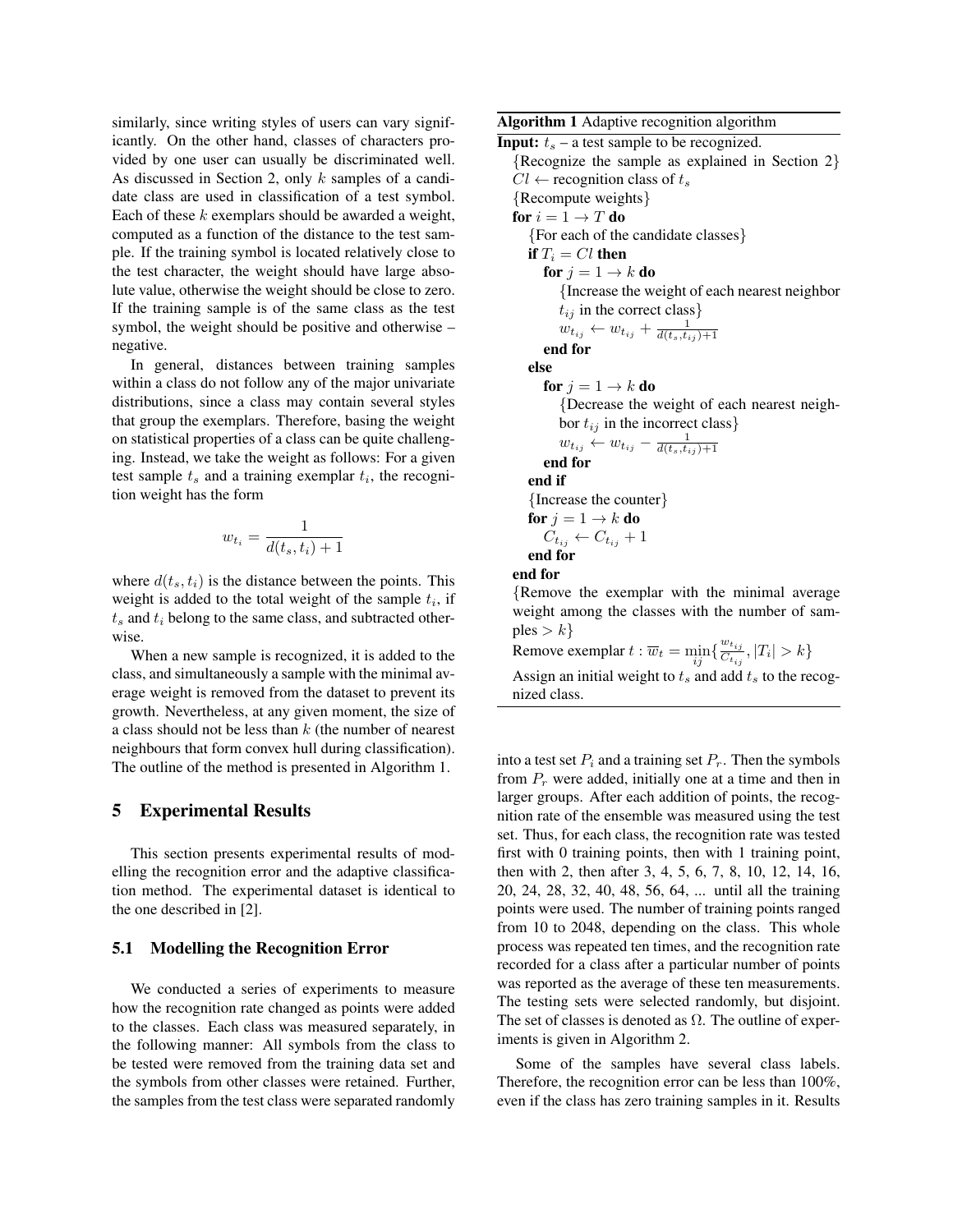Algorithm 2 Outline of the experimental setting

| for Each class $\omega$ in the set of classes $\Omega$ do |  |                                               |  |  |  |  |  |  |
|-----------------------------------------------------------|--|-----------------------------------------------|--|--|--|--|--|--|
|                                                           |  | Split samples in the class for 10-fold cross- |  |  |  |  |  |  |
| validation.                                               |  |                                               |  |  |  |  |  |  |

for  $i = 1$  to 10 do

Take the *i*-th part  $P_i$  for testing and the rest  $P_r$ for training.

{Introduce integer variables used in splitting the training set.}

 $s \leftarrow 0, k \leftarrow 3$ while  $s \leq |P_r|$  do Clear the training set for the class  $\omega$ .

Conduct training with the first s samples from  $P_r$ .

Conduct testing with samples from  $P_i$ .

if  $s=2^k$  then

 $k \leftarrow k + 1$ 

end if

{Increase the amount of training samples}  $s \leftarrow s + 2^{k-3}$ 

{where  $2^{k-3}$  was selected heuristically, based on the observation that adding samples to a small training set has bigger impact than to a larger set}

end while

end for end for

of recognition for all classes, depending on  $n$ , are given in Figure 1.

We make a few observations: First, we see that for all classes the recognition rate improves dramatically with each of the first few symbols added. Most of the functions have shape that can be modelled with (1). For approximation, we used the Nonlinearfit Maple [5] command to evaluate  $A, B$  and  $C$ . In classes with more than a few dozen samples, the error rate appeared to drop off similarly to a negative exponential function (2). In (2), similarly to a negative exponential function (2). In (2),  $f(n) = \sqrt{n}$  was found to perform well. By taking the logarithm of both sides, the parameters can be evaludenote all integration between  $log(\epsilon(n))$  and  $\sqrt{n}$ . We used the LeastSquares Maple command to compute the least squares approximation.

We tested both models (1) and (2) and computed the average root mean square error (RMSE) among classes, obtaining respectively 0.03 and 0.87. Model (1) performed the better of the two, and so this is the one upon which we have concentrated. Examples of approximation with (1) for different values of  $N$  and the average model are given in Figure 2. We observed that classes of smaller size, with  $N < 64$ , are approximated not as good as larger classes, partially due to non-stable be-



**Figure 1. Recognition error for all classes, depending on** n**, the number of training samples in a class**

| Mean     | $-0.007$ | 11.718 | 23.398 |
|----------|----------|--------|--------|
| $\sigma$ | 0.054    | 9.805  | 9.805  |

### **Table 1. The mean and the standard deviation of the parameters**

haviour of the error function on the small testing set. Therefore, the mean parameters  $A, B$  and  $C$  were computed among classes with  $\geq 64$  training samples. The mean and the standard deviation of the variables are shown in Table 1. The small mean value of parameter A can be considered as an argument that the error model (1) can be simplified to  $\epsilon(n) = \frac{B}{n+C}$ . On the other hand, such simplification will make the model less robust and may have negative effect on the approximation accuracy. Therefore, we decided to keep the parameter.

The average RMSE between the modelled recognition rate and the actual recognition rate for classes of certain size is presented in Figure 3(a). Figure 3(b) shows the percentage of classes that are approximated with RMSE less or equal a given value.

#### 5.2 Correlation between class measurements and  $A, B$  and  $C$

We question whether parameters  $A, B$  and  $C$  are related to spatial characteristics of the class, such as positioning of points within the class and distance to neighboring classes. For each class  $i$ , the following measurements are considered (in Euclidean distance)

•  $R_1^i$  - the maximal distance from the class center to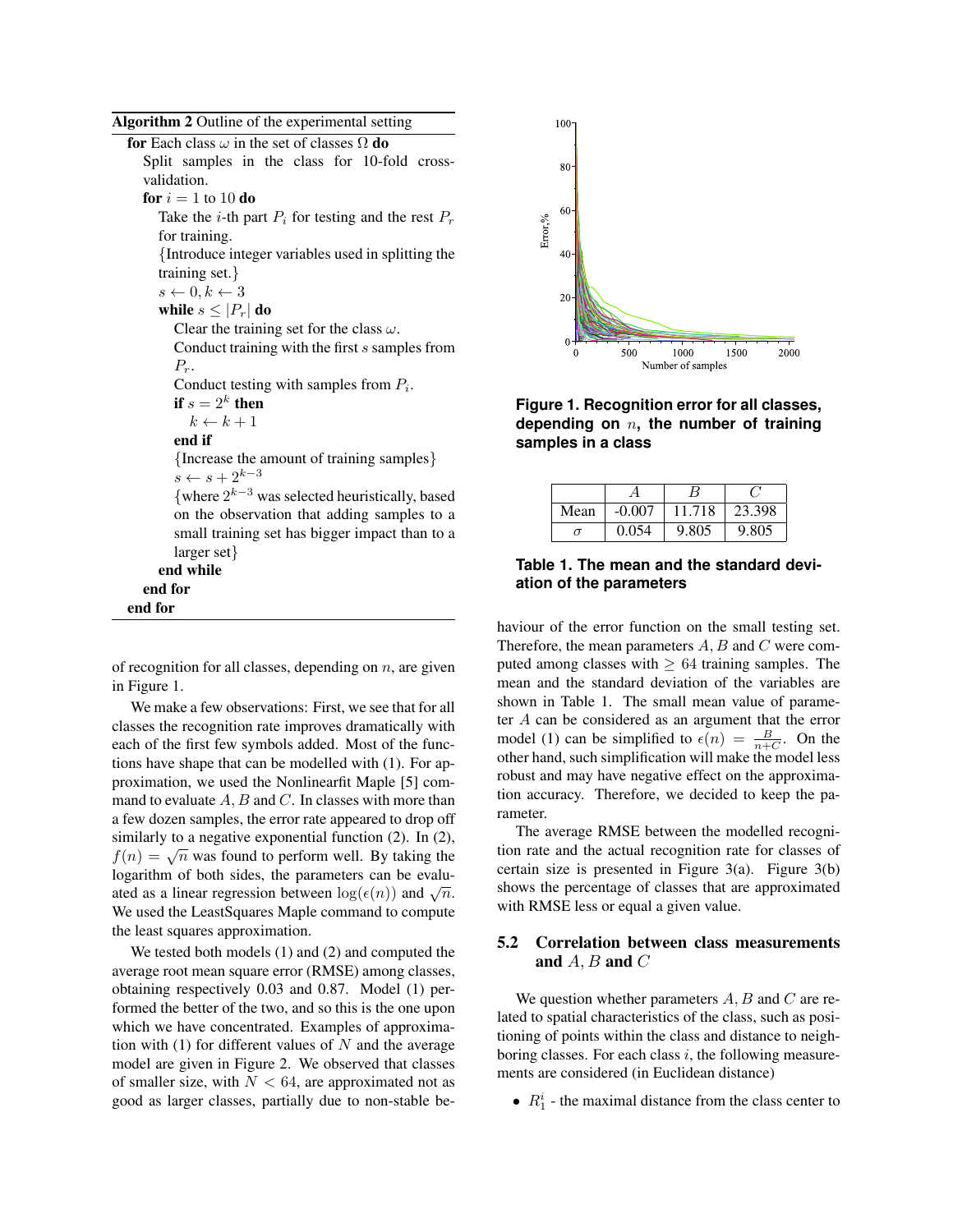

**Figure 2. Examples of approximation of error for classes of different size** N



**Figure 3. RMSE results: (a) Average RMSE for classes of different** N**, (b) Percentage of classes that are approximated with RMSE less or equal given RMSE**

any point in the class.

- $R_{.75}^{i}$  the minimum radius of a ball centered at the class center that encloses 75% of points in the class.
- $R_a^i$  the average of radii from all points in the class to the class center.
- $R^i_{\sigma} = R^i_{a} + \sigma_i$ , where  $\sigma_i$  is the standard deviation of the radii from points in the class to the class center.
- $D_F^i$  the minimum distance between points of the class to the closest neighboring class.

In addition, we study the measurements

$$
\tilde{D}_L^i = \min_{j \neq i} (d_{ij} - R_L^i - R_L^j),
$$
  

$$
\bar{D}_L^i = \operatorname{avg}(d_{ij} - R_L^i - R_L^j)
$$

where L is any of the labels  $1, .75, a, \sigma$  and  $d_{ij}$  is the distance between centers of classes  $i$  and  $j$ .

| Measurement | Spearman | Kendal tau-a |
|-------------|----------|--------------|
|             | $-0.29$  | $-0.19$      |
|             | $-0.55$  | $-0.39$      |
|             | $-0.59$  | $-0.42$      |

**Table 2. The measurements with the largest absolute values of the correlation coefficients for each approximation variable**

Spearman and Kendall tau-a tests did not demonstrate sufficient correlation of these measures with the model parameters. The largest absolute values of statistically significant correlation coefficients for corresponding class measurements are presented in Table 2.

#### 5.3 Adaptive Recognition

For this experiment, each character in the collection is assigned to the author who provided the symbol.